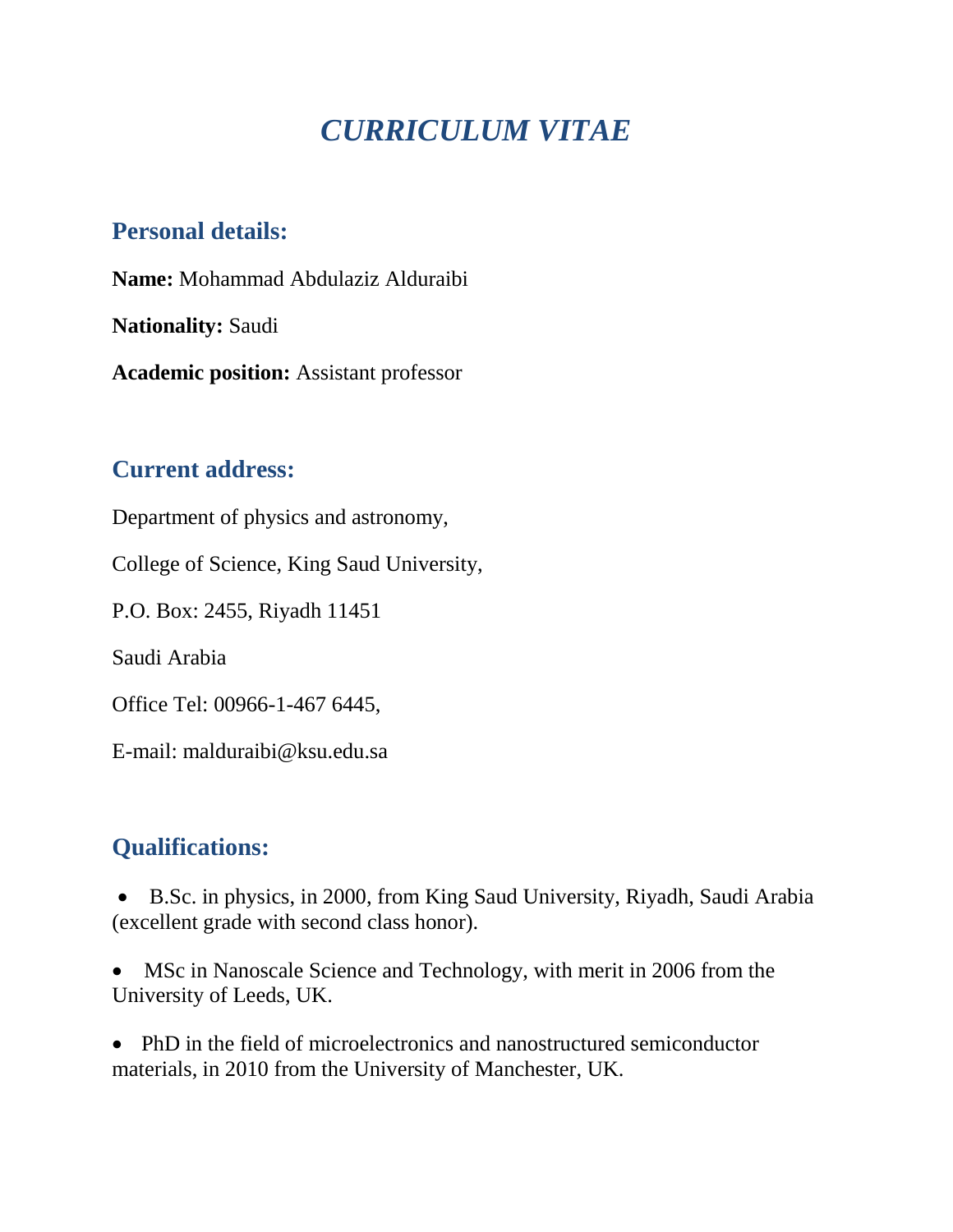#### **Skills:**

• Familiar with thin film deposition techniques such as molecular beam epitaxy (MBE), pulsed laser deposition (PLD) and other deposition techniques.

 Expert in various structural, optical and electrical characterization techniques, i.e., atomic force microscope, scanning electron microscope, transmission electron microscope, double crystal-XRD, photoluminescence, absorption and transmission setups.

 Fabrication of semiconductor devices in clean environment (cleanrooms) which involves the use of lithography techniques, dry and wet etching and other processing equipments.

• Nanoscale patterning using Focused Ion Beam system.

## **Work experience:**

- (2010-present) assistant professor.
- (2004-2010) postgraduate student sponsored by KSU.
- (2001-2004) teacher assistant in the physics department-KSU.

## **Training and workshops:**

- General Physics for Secondary School Physics Teachers at King Fahd University of Petroleum & Minerals, Dhahran, 2001.
- Academic skills, Leeds University, Leeds, UK, 2005.
- Graduate Teaching Assistant training, Manchester, UK 2009.